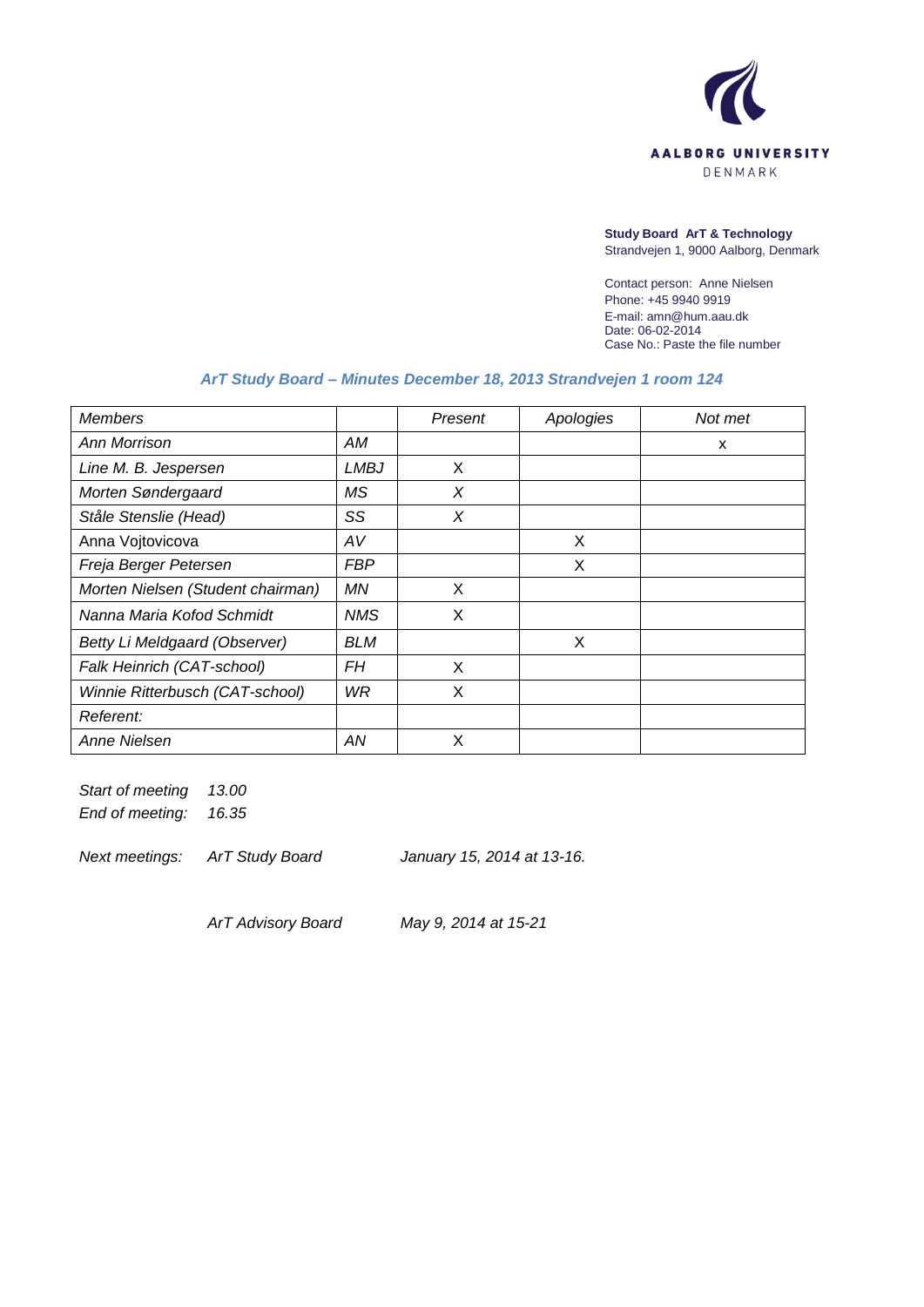

## *ArT Study Board – MINUTE - meeting December 18, 2013 at 13.00-16.00 Strandvejen 1 room 124*

| 1. | <b>Approval of Agenda</b>                                                                                                                                                                                                                                                                                                                                                                                                                                                                                                                 |
|----|-------------------------------------------------------------------------------------------------------------------------------------------------------------------------------------------------------------------------------------------------------------------------------------------------------------------------------------------------------------------------------------------------------------------------------------------------------------------------------------------------------------------------------------------|
|    |                                                                                                                                                                                                                                                                                                                                                                                                                                                                                                                                           |
|    | Extra at item 3: Initiative from Students.<br>And at item 5: Travel expenses.                                                                                                                                                                                                                                                                                                                                                                                                                                                             |
|    | Approved after this.                                                                                                                                                                                                                                                                                                                                                                                                                                                                                                                      |
| 2. | Approval of Minutes - November 20, 2013                                                                                                                                                                                                                                                                                                                                                                                                                                                                                                   |
|    | Comments to item 9:<br>The drop out rate is way too high. The ArT board does not have a single explanation of why the students<br>are dropping out.                                                                                                                                                                                                                                                                                                                                                                                       |
|    | Approved after this.                                                                                                                                                                                                                                                                                                                                                                                                                                                                                                                      |
| 3. | <b>Announcements</b>                                                                                                                                                                                                                                                                                                                                                                                                                                                                                                                      |
|    | News from Head of Study Board (SS)<br>SU reformen                                                                                                                                                                                                                                                                                                                                                                                                                                                                                         |
|    | From May 2014 all students must sign in 30 ECTS activities in the Autumn semester (all courses and pro-<br>ject must be prepared before May 2014). At the same time they will be signed in for obligatory exam in<br>December 2014 and re exam in January/February 2015. It is not possible to redraw participation in exam<br>or re exam, if they do not show up to the obligatory exam there will be registered 2 attempts. After 3 at-<br>tempt the students will be dismissed from the study unless there might be given a 4 attempt. |
|    | To shorten the study - it will be possible to give dispensation:<br>1. Transmission for activities achieved at other higher educations. The ArT board gives the dis-<br>pensation.<br>2. Transmission for study aboard or at another university. The ArT board pre approves 30<br>ECTS.<br>3. Transmission for internship.                                                                                                                                                                                                                |
|    | Latest news is that "SU-reformen" will be delayed because of comments from CPH University.                                                                                                                                                                                                                                                                                                                                                                                                                                                |
|    | If any news received before next meeting - this will be discussed again.                                                                                                                                                                                                                                                                                                                                                                                                                                                                  |
|    | Strategy and action plan.                                                                                                                                                                                                                                                                                                                                                                                                                                                                                                                 |
|    | SS and FH have had a meeting with the dean where the challenges for the ArT board were discussed<br>including the extra expenses for travelling from CPH to AAL.                                                                                                                                                                                                                                                                                                                                                                          |
|    | Minutes from the meeting will be sent later to the board members.                                                                                                                                                                                                                                                                                                                                                                                                                                                                         |
|    | The book "ArT and the World University" is an experiment about doing a book about ArT.<br>Next book will have photos and presentation of the projects and research work at ArT.                                                                                                                                                                                                                                                                                                                                                           |
|    | www.art.aau.dk - WEB page is updated.                                                                                                                                                                                                                                                                                                                                                                                                                                                                                                     |
|    | 10.01.2014 Guest lecture with Richard Shustermann at "Kunstakademiet" in CPH.                                                                                                                                                                                                                                                                                                                                                                                                                                                             |
|    | FH/SS/AM has contacted head of KOM and AD:MT for money to monthly seminars and guest lecturers to<br>demonstrate new research from ArT.                                                                                                                                                                                                                                                                                                                                                                                                   |
|    | They will select relevant conferences to send papers for participating as ArT Research.                                                                                                                                                                                                                                                                                                                                                                                                                                                   |
|    | News from Relate (SS)                                                                                                                                                                                                                                                                                                                                                                                                                                                                                                                     |
|    | No news                                                                                                                                                                                                                                                                                                                                                                                                                                                                                                                                   |
|    | News from CAT-School (FH)                                                                                                                                                                                                                                                                                                                                                                                                                                                                                                                 |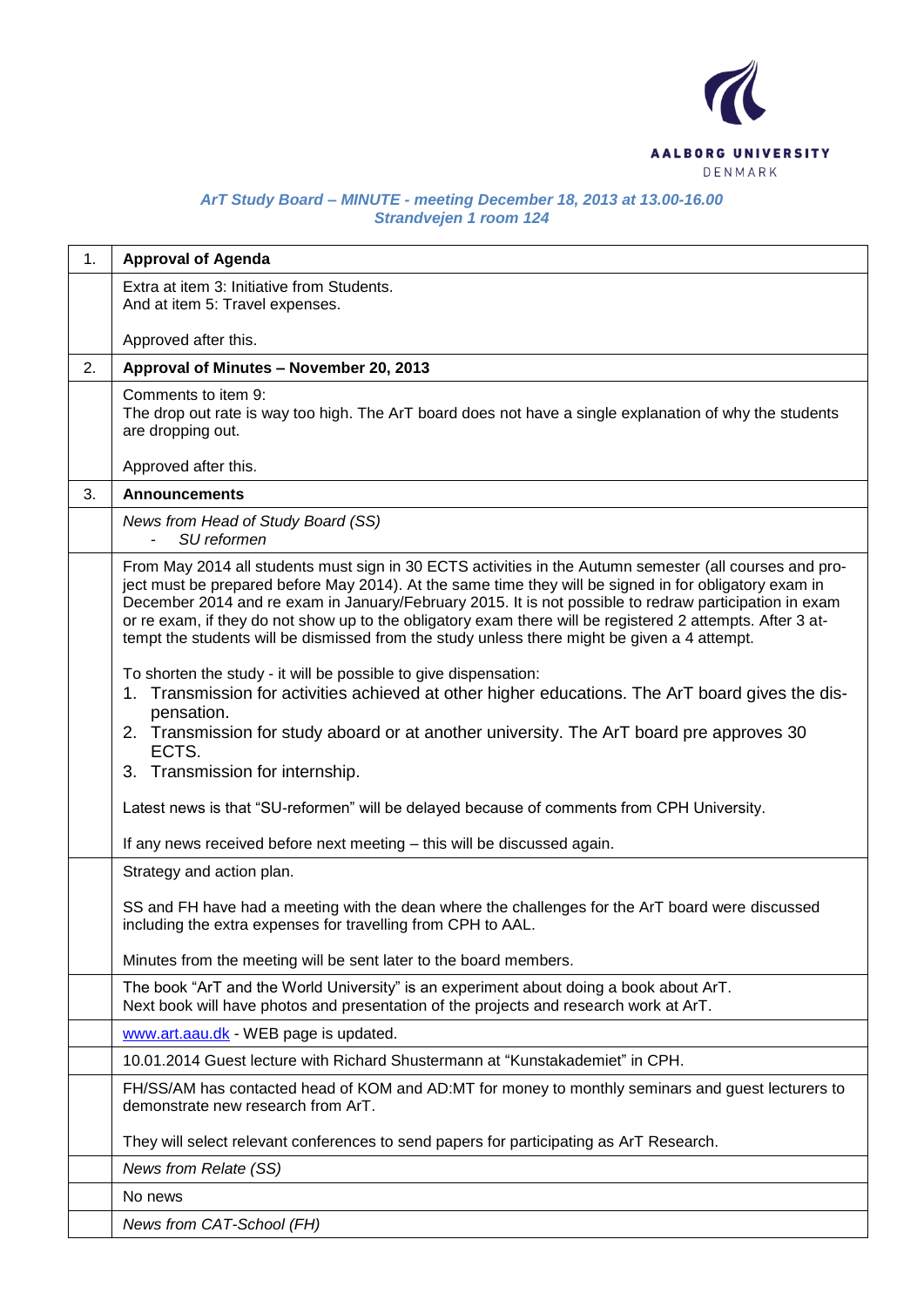

|    | FH and WBR are working with the process of getting a common CAT school working process for all the<br>administrative tasks.                                                                                                  |
|----|------------------------------------------------------------------------------------------------------------------------------------------------------------------------------------------------------------------------------|
|    | <b>News from Student Representative</b>                                                                                                                                                                                      |
|    | Procedure for "Teacher of the year at HUM-FAK"<br>Election to ArT Board 2014<br><b>Initiative from Students</b><br>$\blacksquare$                                                                                            |
|    | MN is working on the project.                                                                                                                                                                                                |
|    | New members of the board from February 1, 2014 will be FBP, NMKS, MN and Karsten Nøhr Toft from<br>ArT <sub>2</sub> .                                                                                                        |
|    | Exam processes - missing information about exam.                                                                                                                                                                             |
|    | New and better description is necessary according to the exam processes:                                                                                                                                                     |
|    | The project exam may also address other content from the module courses in order to meet<br>$\overline{a}$<br>the overall learning objectives of the module.                                                                 |
|    | Has to be a part of the semester guides as well.                                                                                                                                                                             |
|    | How do ArT urge to use energy at the study?                                                                                                                                                                                  |
|    | Important to support the student to work for the study outside the study. To do expand the knowledge of<br>ArT, increase own portfolio, increase the energy level, to do projects across the semesters. Support and<br>help. |
|    | The board approved the idea but there was no ideas how to support it. Use ArT facebook page and ask<br>people to suggest activities and to sign in if they are interested.                                                   |
|    | News from Study Counselors (MN/NMKS)                                                                                                                                                                                         |
|    | No news.                                                                                                                                                                                                                     |
| 4. | <b>Evaluation at ArT</b>                                                                                                                                                                                                     |
|    | Semester Reports, ArT2, ArT4, ArT6 and BA (attached)                                                                                                                                                                         |
|    | $ArT2 - OK$<br>$ArT4 - OK$<br>$ArT6 - OK$                                                                                                                                                                                    |
|    | The reports were approved and will be put on the WEB-page.                                                                                                                                                                   |
|    | Next meeting the board will discuss how to define the free choice of projects.                                                                                                                                               |
| 5. | Budget 2014                                                                                                                                                                                                                  |
|    | Requisitions spring 2014 (attached)<br>$\overline{\phantom{a}}$<br>"Studieenhedsbevilling 2014" (attached)<br>$\overline{\phantom{a}}$<br>Travel expenses<br>$\overline{\phantom{a}}$                                        |
|    | The requisitions were noted.                                                                                                                                                                                                 |
|    | It was discussed how the balance of hours to KOM, AD and MT is correct. It was decided to discuss this<br>next meeting.                                                                                                      |
|    | The budget for 2014 was approved.                                                                                                                                                                                            |
|    | The travelling budget for the entire 2014 is 30.000 d.kr.                                                                                                                                                                    |
|    | The ArT board want to state that MS (CPH) is a part of the ArT education and it is necessary that he is<br>present in AAL during the semester. It is a large expense to cover the travelling costs. SS will contact the      |